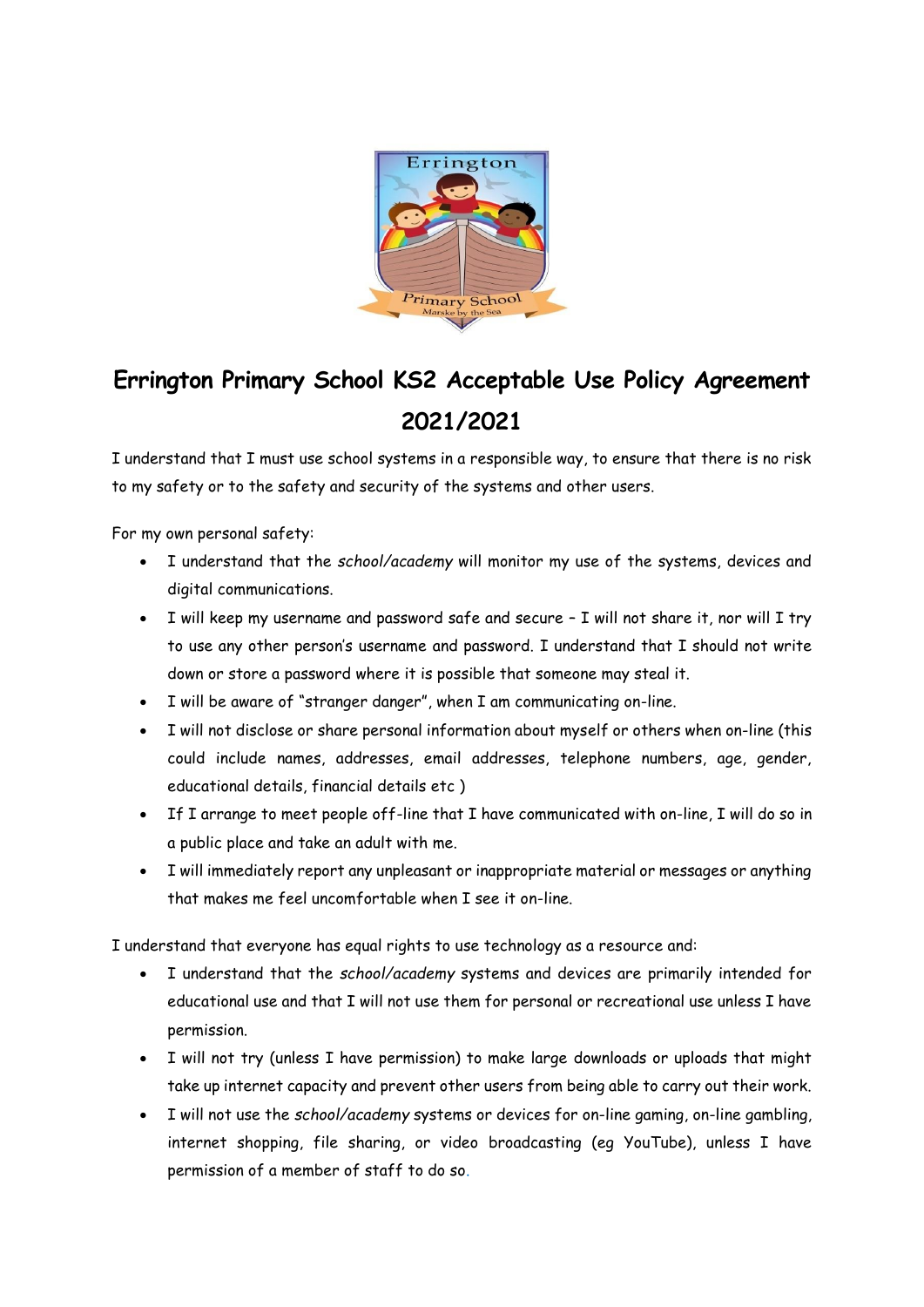I will act as I expect others to act toward me:

- I will respect others' work and property and will not access, copy, remove or otherwise alter any other user's files, without the owner's knowledge and permission.
- I will be polite and responsible when I communicate with others, I will not use strong, aggressive or inappropriate language and I appreciate that others may have different opinions.
- I will not take or distribute images of anyone without their permission.

I recognise that the school has a responsibility to maintain the security and integrity of the technology it offers me and to ensure the smooth running of the *school/academy*:

- I will not use my own personal devices (mobile phones / USB devices etc) in school.
- I understand the risks and will not try to upload, download or access any materials which are illegal or inappropriate or may cause harm or distress to others, nor will I try to use any programs or software that might allow me to bypass the filtering/security systems in place to prevent access to such materials.
- I will immediately report any damage or faults involving equipment or software, however this may have happened.
- I will not open any hyperlinks in emails or any attachments to emails, unless I know and trust the person/organisation who sent the email, or if I have any concerns about the validity of the email (due to the risk of the attachment containing viruses or other harmful programmes)
- I will not install or attempt to install or store programmes of any type on any school device, nor will I try to alter computer settings.
- I will not use social media sites when in school.

When using the internet for research or recreation, I recognise that:

- I should ensure that I have permission to use the original work of others in my own work
- Where work is protected by copyright, I will not try to download copies (including music and videos)
- When I am using the internet to find information, I should take care to check that the information that I access is accurate, as I understand that the work of others may not be truthful and may be a deliberate attempt to mislead me.

I understand that I am responsible for my actions, both in and out of school:

• I understand that the *school* also has the right to take action against me if I am involved in incidents of inappropriate behaviour, that are covered in this agreement, when I am out of school and where they involve my membership of the school community (examples would be cyber-bullying, use of images or personal information).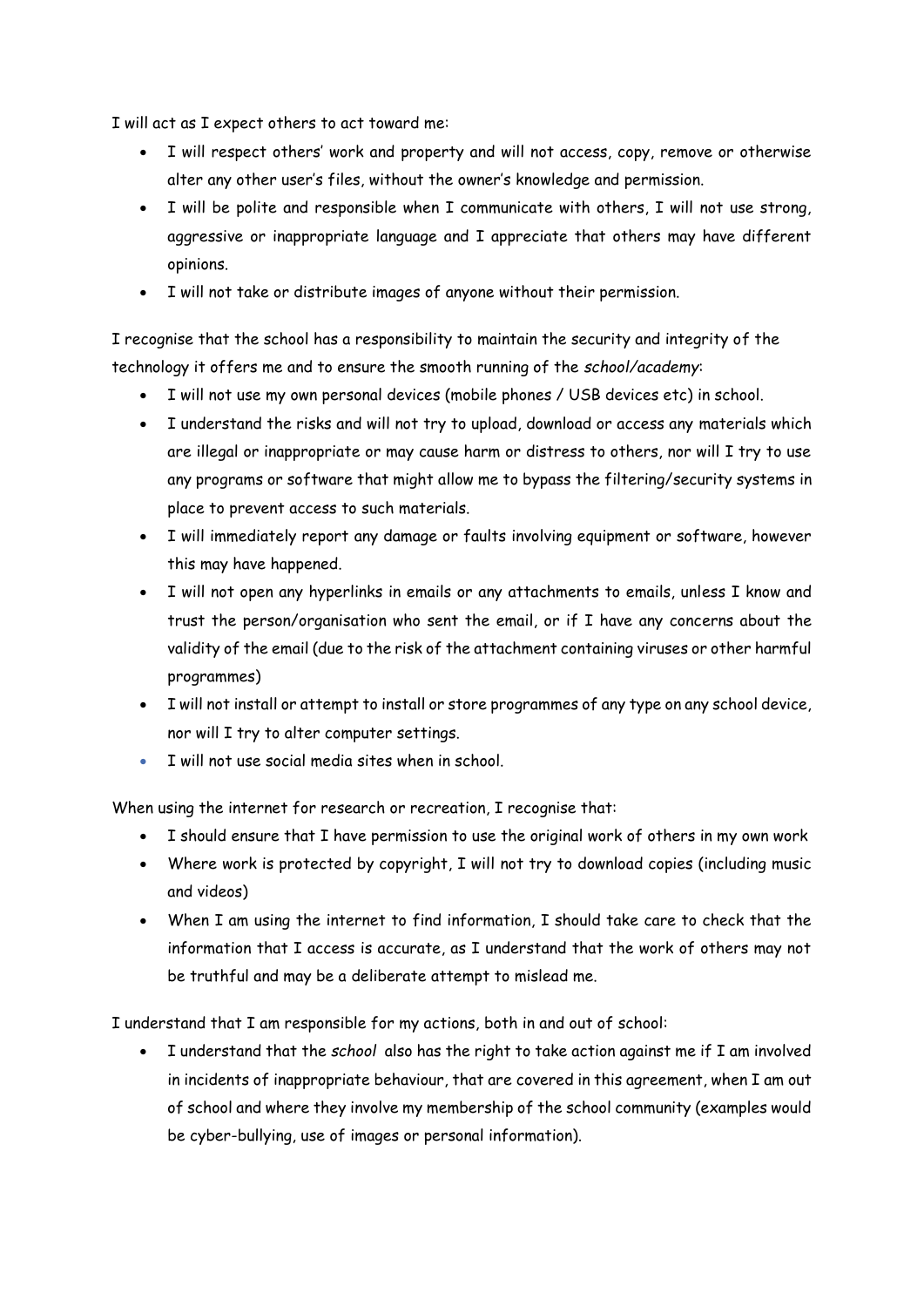• I understand that if I fail to comply with this Acceptable Use Policy Agreement, I will be subject to disciplinary action. This may include loss of access to the school network/ internet, reflection, exclusions, contact with parents and in the event of illegal activities involvement of the police.

**Please complete the sections on the next page to show that you have read, understood and agree to the rules included in the Acceptable Use Agreement. If you do not sign and return this agreement, access will not be granted to school systems and devices.**